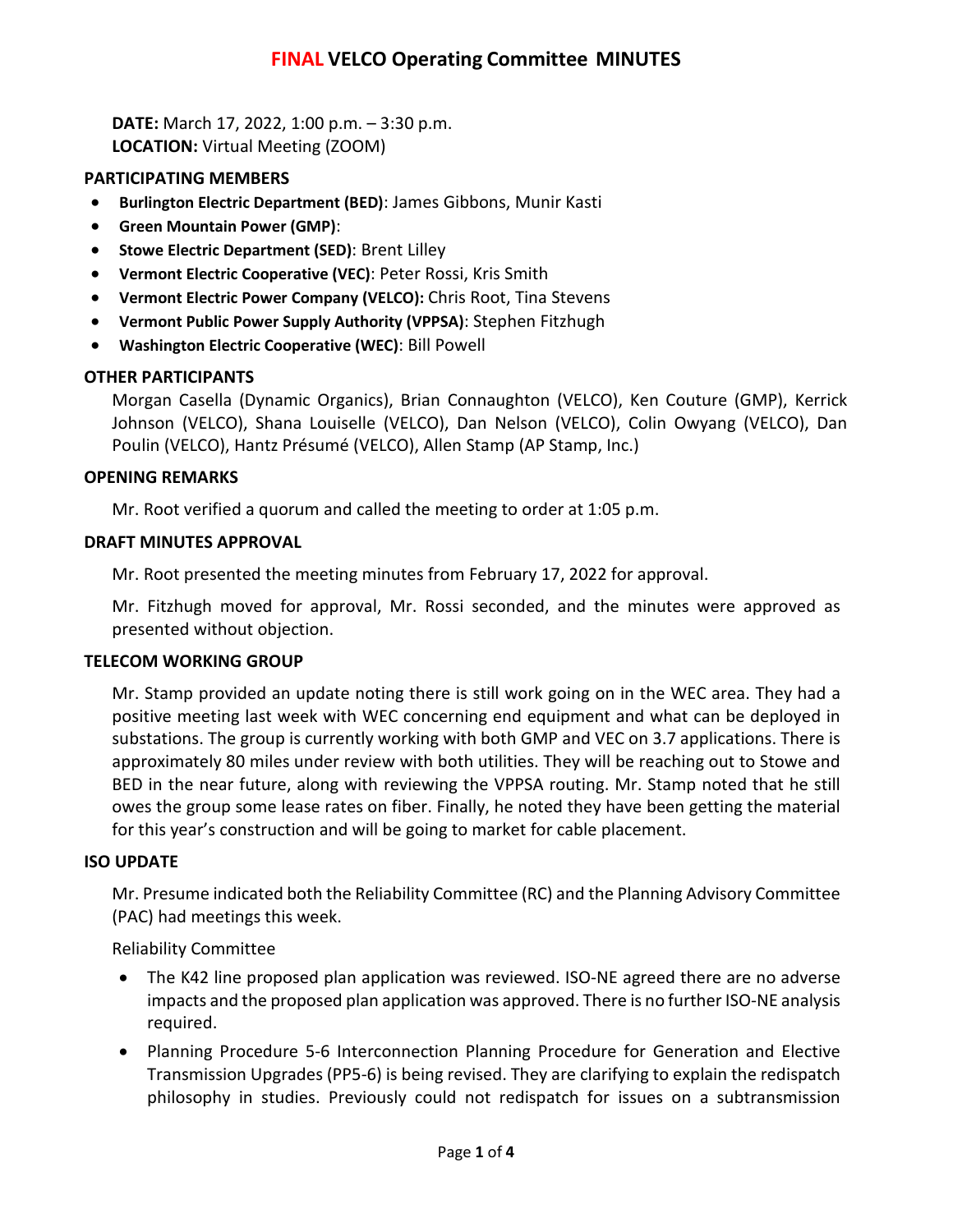# **FINAL VELCO Operating Committee MINUTES**

system. Revising it to indicate the Transmission Planner can redispatch to avoid those issues. The problem is that Transmission Operators do not see the distribution connected resources nor have the ability to redispatch at the distribution level. Only the Maine control center has this ability. Therefore, can't rely on this procedure in Vermont.

• ISO-NE has started an analysis of extreme weather. This is being done as a first step to look at energy security for New England under extreme weather. They are working with EPRI and looking at both summer and winter. As part of the analysis, they looked at all the weather stations in New England. They saw extreme heat is occurring at a higher frequency and temperature variability is larger in winter than summer.

## Planning Advisory Committee

- The 2050 planning study is being reviewed. The preliminary results indicate that at the 2050 load level, approximately 50% of the lines in New England would be overloaded. The majority of the impacts were at the winter peak. The projected 2050 load level is 57,000 GW vs the 20,000 GW load level today. The majority of the overloads in northern New England were due to excess generation while the majority of overloads in southern New England were due to excess load.
- ISO-NE began the Future Grid Reliability Study last year, which is an Economic Study that examines the effects of changes to the future grid on operations and reliability of the system to identify system needs and possible ways to meet those needs. The study includes production cost analysis, ancillary services simulation, and resource adequacy analysis. ISO-NE found that net revenues for gas generators will be negative, which will result in uplift payments, and that resource adequacy will be an issue. This study is expected to continue into 2023.
- ISO-NE is completing its load forecast. The new forecast includes electric vehicle fleet. Looking 10 years out, the forecast is a little higher, a 1.4% increase in the next ten years in load.

### **LOAD SHED PROGRESS**

Ms. Stevens provided an update which included:

- Approaching the end of the winter months and fuel supplies appear to be adequate. An Energy Emergency is unlikely.
- The VT Winter Readiness group is going to continue to meet to discuss load shedding.
- The group will continue to explore how much load can be supported by HQ, provided HQ is available to help.
- The group will continue to work with non-control center loads to understand how they will participate in any extended load shed event.

## **PACIFIC NORTHWEST NATIONAL LABS (PNNL)**

Mr. Connaughton provided a presentation which included slides on the project background, project demonstration activity, project team and current status, OC subcommittee proposal and proposed subcommittee action plan. Mr. Connaughton indicated the project is likely to be awarded in the near future and would like to have the subcommittee formed by April. Those that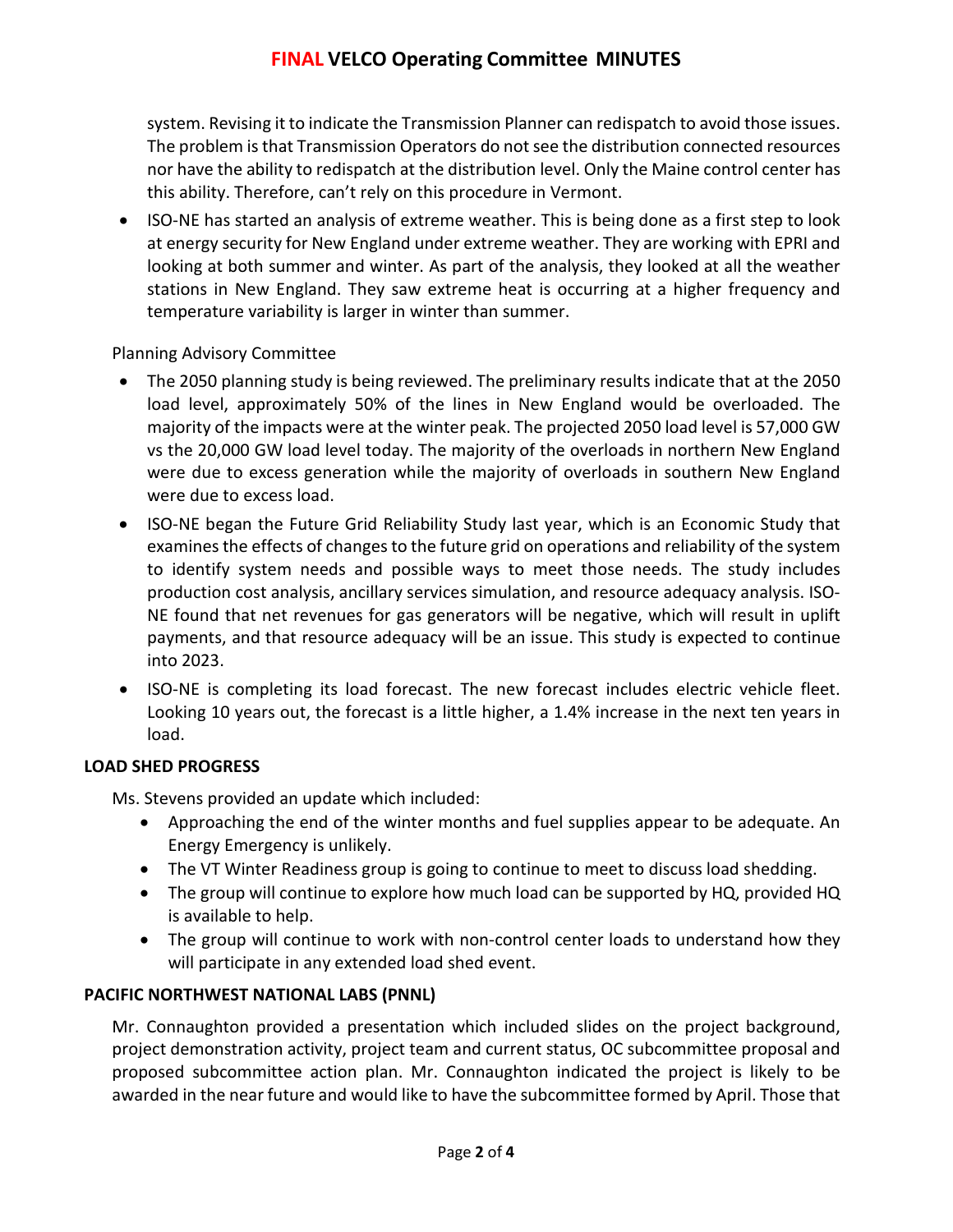# **FINAL VELCO Operating Committee MINUTES**

would like to participate on the subcommittee should send their contact information to Mr. Connaughton by the end of March. The subcommittee is expected to meet monthly, with the kickoff meeting occurring in April. A summary of the project was requested and an excerpt of the project proposal was provided to the committee by Ms. Stevens after the meeting.

See presentation for details.

## **STRUCTURE REPLACEMENT – WEIGHTED AVERAGE**

To be presented at the next meeting.

### **FLORENCE AND NORTH RUTLAND PROJECT UPDATES**

Mr. Poulin provided updates on both the Florence and North Rutland projects.

The North Rutland project has begun, with commissioning expected in November 2022. The scope of work includes the following:

- Replacing the existing control building with a larger control building.
- Replacing the transformer high-side circuit switcher with a circuit breaker.
- Replacing and expanding the existing substation fence.
- Maintenance related improvements.
- Utilizing the existing 46kV for temporary power during construction and relocating the existing transformer.

The Florence project is expected to receive its CPG this month, with commissioning expected in June 2023. The scope of work includes the following:

- Replacing the existing 46kV radial bus substation with a new substation arranged in a 46kV ring bus configuration adjacent to the existing substation.
- Removing the existing 46kV radial bus substation after commissioning the new substation.
- Purchasing 3 acres of land from OMYA.
- Increasing the size of the existing capacitor bank form 5.4 MVAR to 10 MVAR.

See presentation for details.

### **TRANSMISSION ASKS RELATED TO FEDERAL INVESTMENTS/JOBS**

Mr. Johnson presented some slides highlighting federal funding opportunities that are the direct result of the federal \$1.2 trillion-dollar Infrastructure Investment and Jobs Act. Mr. Johnson made note of the following:

- 1. Section 40101 Preventing outages and enhancing the resilience of the electric grid.
- 2. Section 40103 Electric grid reliability and resilience research, development, and demonstration. Not really a fit for VELCO, but may be for others.
- 3. Section 40106 Transmission Facilitation Program.
- 4. Section 40107 Deployment of Technologies to Enhance Grid Flexibility.

Mr. Johnson also provided a link to the searchable database:

<https://www.whitehouse.gov/build/>